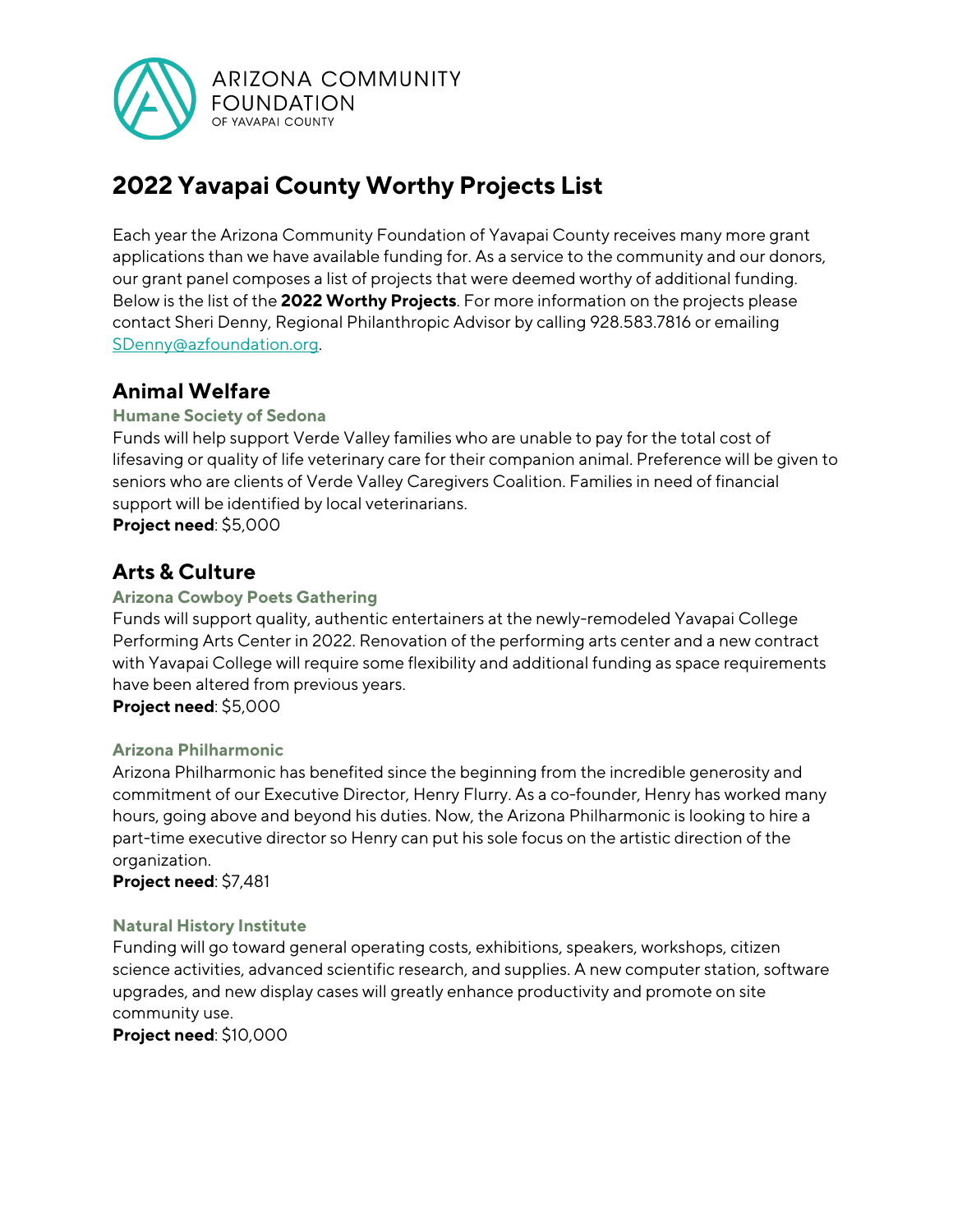#### **Prescott Chorale, Inc.**

Funds will help pay for local instrumentalists, choral and orchestral sheet music, accompanist, and soloists for, "Music, the Fusion of History and Passion, and Native Americans to Aaron Copland."

**Project need**: \$4,000

#### **Red Rocks Music Festival**

Residents of Yavapai County, including greater Sedona, Verde Valley, Clarkdale, and Prescott, will participate in the festival offerings, including concerts and educational outreach. **Project need**: \$6,043

#### **Sharlot Hall Historical Society (Sharlot Hall Museum)**

Funds will be part of the Future Building platform centered on expanding and developing a more comprehensive outreach, making the museum more accessible with reimagining access points: Membership, programming, events, and exhibitions. These expanded platforms shape the inclusive positioning for both residents and visitors in the region. **Project need**: \$26,000

#### **Yavapai College Foundation**

Funds will help offer scholarships for teens to attend a Filmmaker Boot Camp at Yavapai College (10 overnight campers plus 15-day campers). A minimum of five enrollments will be reserved for local Native American students, and priority will be given to offering full scholarships for these students to attend the overnight camp.

**Project need**: \$6,250

# **Children**

#### **Firefighter Angel Foundation**

Funds will help purchase supplies and backpacks for students in need to assist in a successful beginning of the 2022 school year. The supplies and backpacks will be grade-appropriate for students. Any leftover supplies and backpacks will be distributed to area schools and districts to be used throughout the year.

**Project need**: \$2,198

#### **Girl Scouts – Arizona Cactus-Pine Council**

Funds will support the local Girl Scout program serving 250 girls and 105 adults in Yavapai County. Local staff will work to build capacity and collaborate with other community organizations. This will provide impactful experiences for girls to help them build courage, confidence, and character as they work to make the world a better place. **Project need**: \$5,000

#### **Law Enforcement Heroes**

Funds will support the *Verde Valley Shop with a Cop* program, which takes children who are less fortunate, experienced a tragic or traumatic event, or who simply would benefit from the program, shopping with a police officer during the holiday season. **Project need**: \$5,700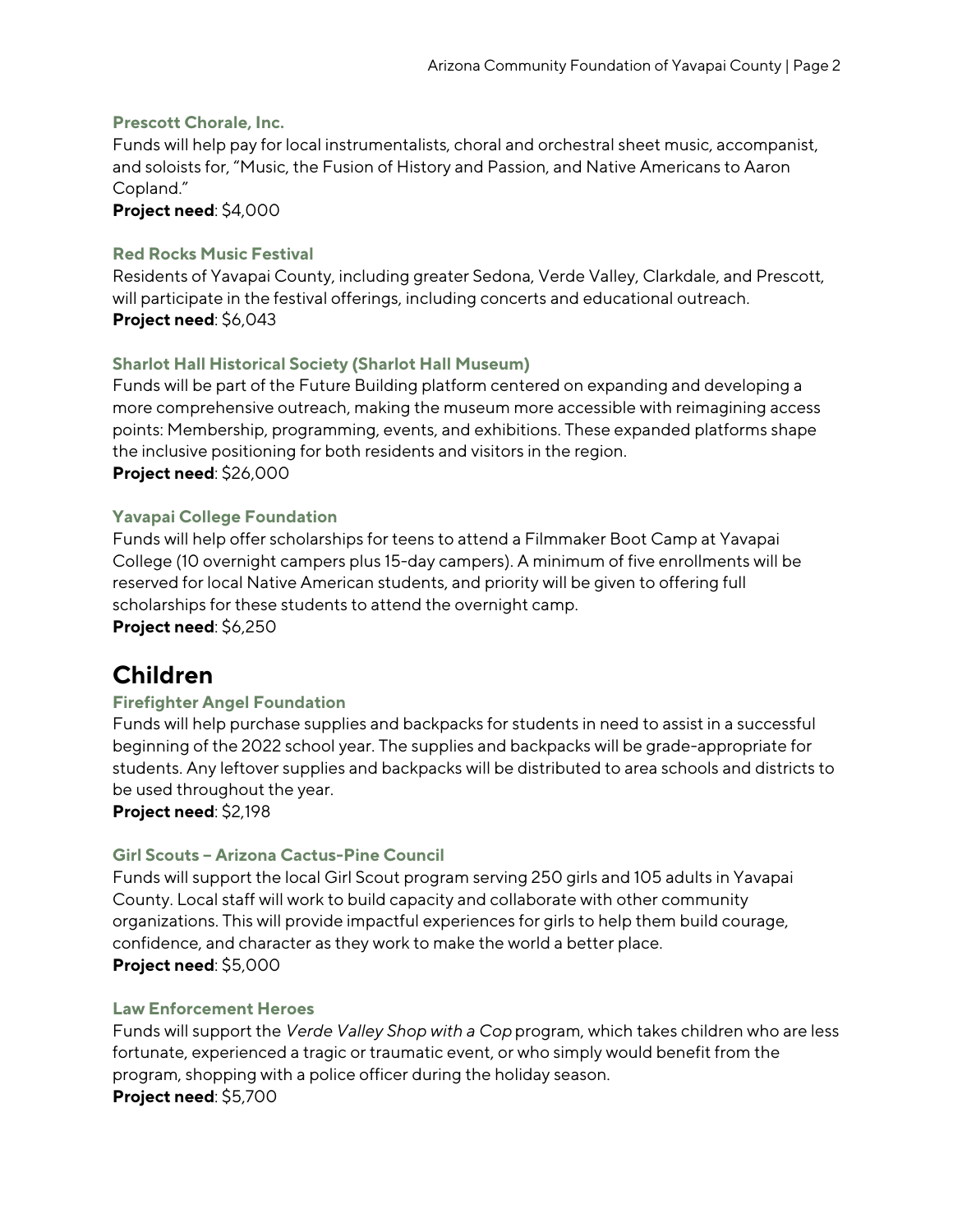#### **Low Income Student Aid, Inc. (LISA)**

Funds will support any qualifying low-income student aid requests, including: Clothing, toiletries, school supplies, literacy materials, pay to play athletic fees, after-school care fees, preschool tuition, educational intervention programs, educational trip fees, food, and Internet service for remote learning.

**Project need**: \$2,000

#### **Sunwest**

Funds will help expand the number of children served by the assistance fund, ensuring that no child is excluded from the opportunity to participate. **Project need**: \$10,000

#### **Verde Valley Archaeology Center**

The Verde Valley Archaeology Center recently purchased an 11,000-square-foot building for an expanded museum and collection center. The new space will feature a, "Children's Adventure Room," that includes several archaeology-related activities. Funds will help purchase furniture for the children's area.

**Project need**: \$5,000

#### **West Yavapai Guidance Clinic dba Polara Health**

Funds will help enhance services for children with autism and their families and caregivers, including a library nook with sensory-friendly furniture to house a resource library of books, puzzles, and other items that can be used onsite or signed out. **Project need**: \$10,000

### **Economic Development**

#### **Yavapai Big Brothers Big Sisters**

Funds will support a new program for workforce development and college or trade-career readiness. This will help extend the organization's reach to 18- to 25-year-olds, with the support of a caring, stable adult relationship necessary to guide these youth in developing critical life skills and setting goals for post-secondary success and self-sufficiency in adulthood. **Project need**: \$15,000

### **Education**

#### **Happy Futures, Inc.**

Funds could impact approximately 25 students with enriched classroom environments and extended learning opportunities. Education funding in Arizona ranks one of the lowest in the nation and these funds provide extra opportunities not funded in the regular school budget. **Project need**: \$5,000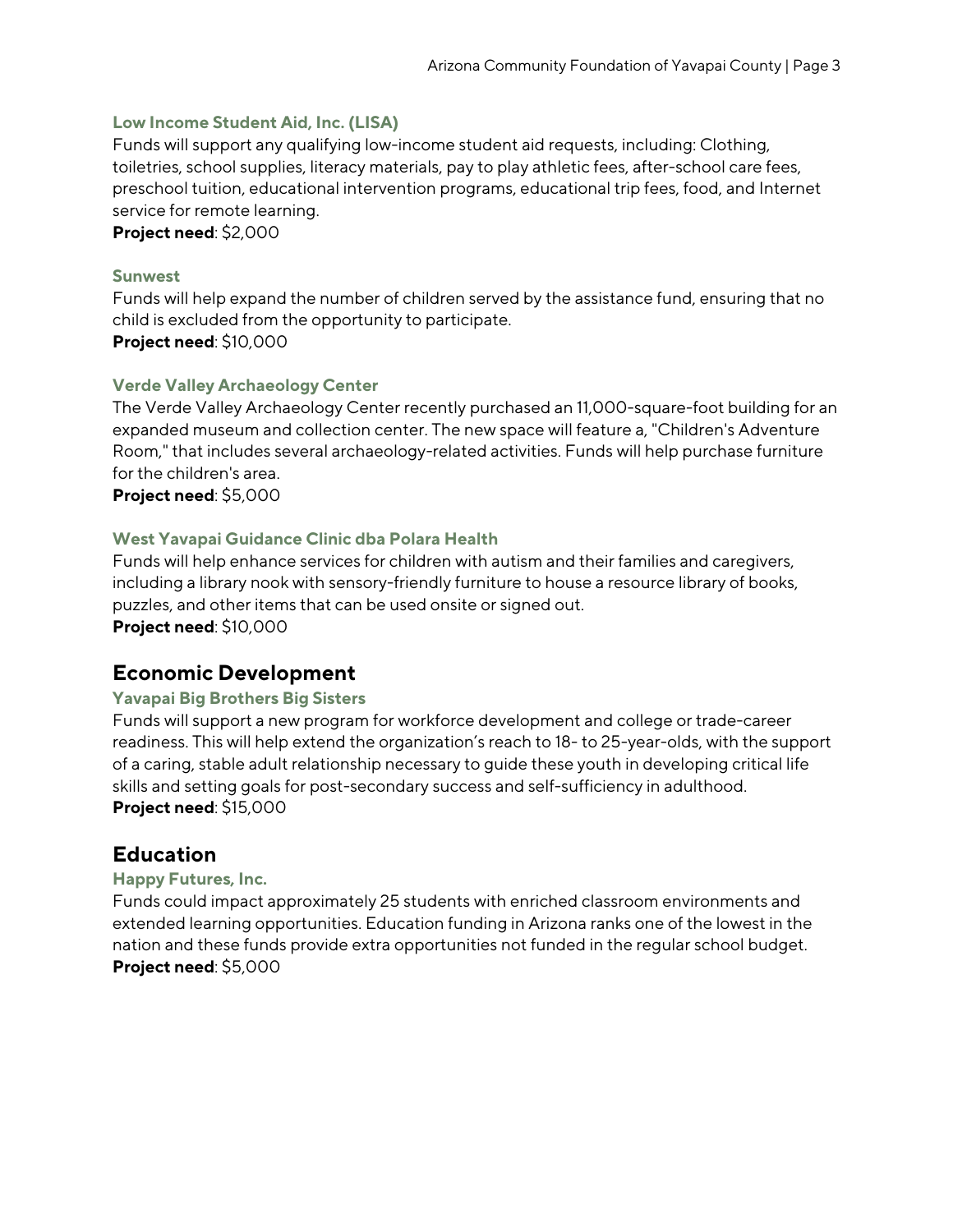#### **Prescott Unified School District No. 1**

Funds will support a Farm to School Coordinator to lead the F2S Program at all seven schools. This will help make garden-based environmental learning available to 3,900 PUSD students. This capacity-building position will ensure all students have access to an education that inspires them to care for their well-being, as well as the environment. **Project need**: \$10,000

**Verde Valley Wheel Fun**

Funds will be used to implement the Outride Fund's R4F program at Cottonwood Community School in late Spring 2022 and at Oak Creek and Mountain View Preparatory Schools in October 2022. R4F is a middle school-based P.E. program established at more than 230 schools across the USA and Canada.

**Project need**: \$6,000

### **Emergency Services and Safety**

#### **Arizona Crisis Team**

Funds will be used for client personal care kits which include: Personal care items, oral care, and grooming essentials for men, women, and children. These kits are given to victims of trauma by volunteers – especially after a fire. There is also a need for the volunteer program's field supplies and training.

**Project need**: \$5,000

#### **Verde Search and Rescue**

Funds will be utilized to procure a drone with night vision capability, which will be used in search and rescue operations to minimize response and subject location time. VSAR responded to 84 callouts in 2021 and more than 100 in 2020, with 1 out of 3 occurring at night, when conditions mandate quick and efficient response times. **Project need**: \$2,500

#### **Verde Valley Sanctuary**

Funds will help clear a safe path to freedom and healing for up to 40 sexual and domestic violence victims by alleviating emergency financial burdens and barriers. **Project need**: \$5,000

#### **Yarnell Fire District**

Funds will be used to procure and install much-needed technology upgrades for the fire administration building and fire station. The upgrades will include two desktop computers for administrative use, two hard cased laptops for field and apparatus use, one fire station laptop for incident reporting and management, and three laser printers. **Project need**: \$5,000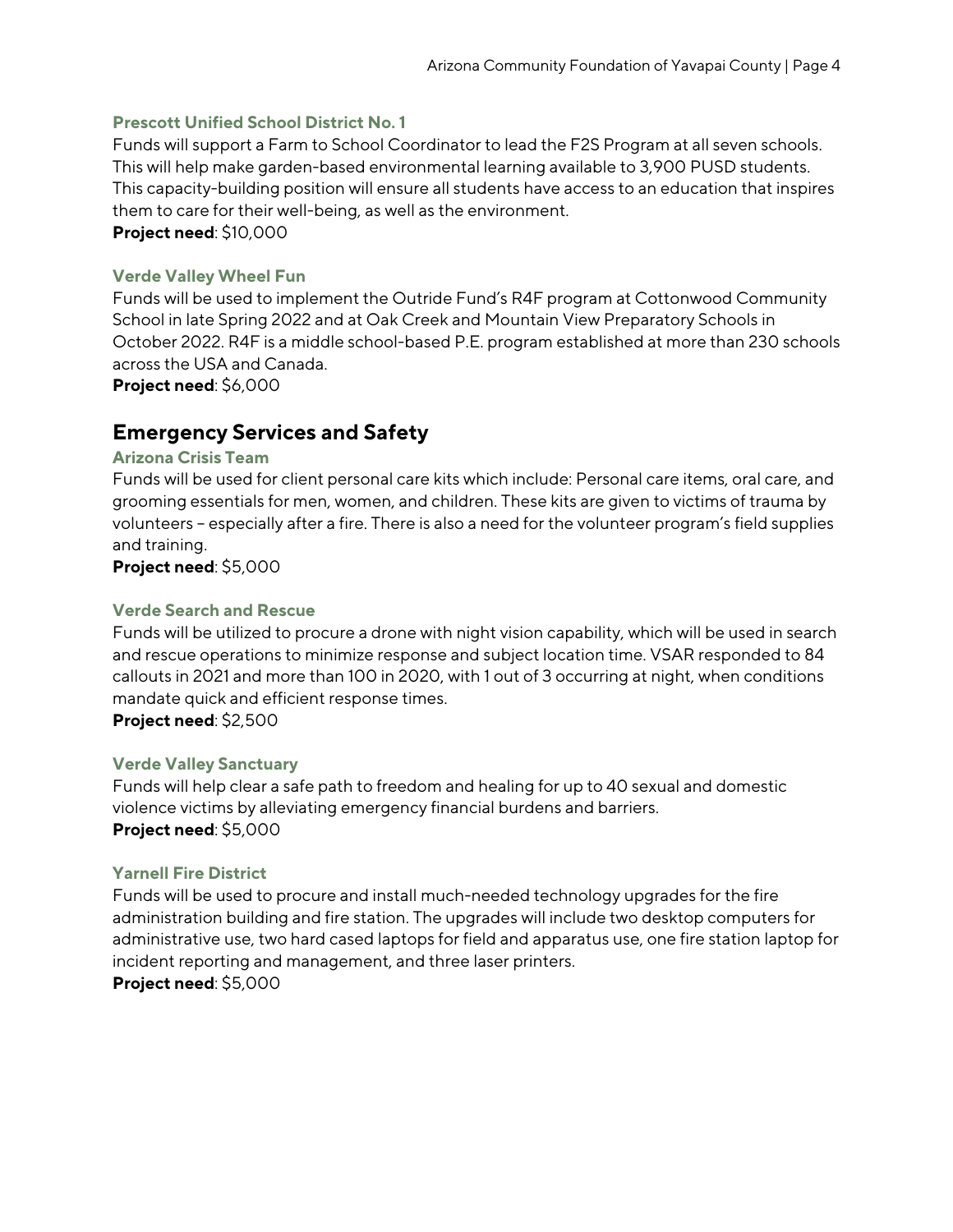#### **Yavapai County Contactors Association**

Funds will provide seniors who have experienced family members/income wage earners losing their life and experiencing income challenges due to COVID-19, with critical home repairs to ensure they can remain in their homes.

**Project need**: \$12,500

### **Environment**

#### **Arizona Serve of Prescott College**

Arizona Serve in collaboration with the Community Nature Center will engage nine collegeaged environmental AmeriCorps educators to run the 2022 Prescott Creeks and Watershed Program. The initiative will directly impact 90 fifth grade students who will plant 90 trees and clean up 150 pounds of trash from local watersheds.

**Project need**: \$8,500

#### **AZ Milkweeds for Monarchs**

Funds will support interns and the monarch butterfly conservation garden as part of the VOC Community Garden Project with support of The Rotary Club at Big Park Community School. Funds will support the Monarch Butterfly Conservation Internships and part-time landscapers that will install infrastructure (e.g., additional irrigation lines). **Project need**: \$6,000

#### **Granite Dells Preservation Foundation**

Funds will be used for the design, materials purchase, permitting fees, and installation of a rusted steel screening fence to block unsightly views such as tire storage and other industrial uses at the Prescott Peavine Trailhead. The trailhead and trail are owned by the City of Prescott. **Project need**: \$6,973

#### **Prescott Farmers Market, Inc.**

Funds will pay for wages, materials, and improvements to the Prescott Community Compost Project. This funding and subsequent changes is anticipated to increase operational capacity by 20 percent.

**Project need**: \$4,999

#### **Slow Foods Prescott**

Funds will be used to continue the Grow Food In Your Backyard project for its second year. Funds will be used to build food gardens and train gardeners- extending to school and community gardens. This program strengthens environmental awareness, personal and community resilience, and builds greater food security.

**Project need**: \$1,000

#### **Yavapai Trails Association**

Funds will be used to restore the Almosta Trail System, which consists of over 30 miles of trail. Much of the trail is overgrown with vegetation making the system difficult to navigate, especially blind switchbacks. A certified trail crew will be hired to brush out the remote trails. **Project need**: \$5,000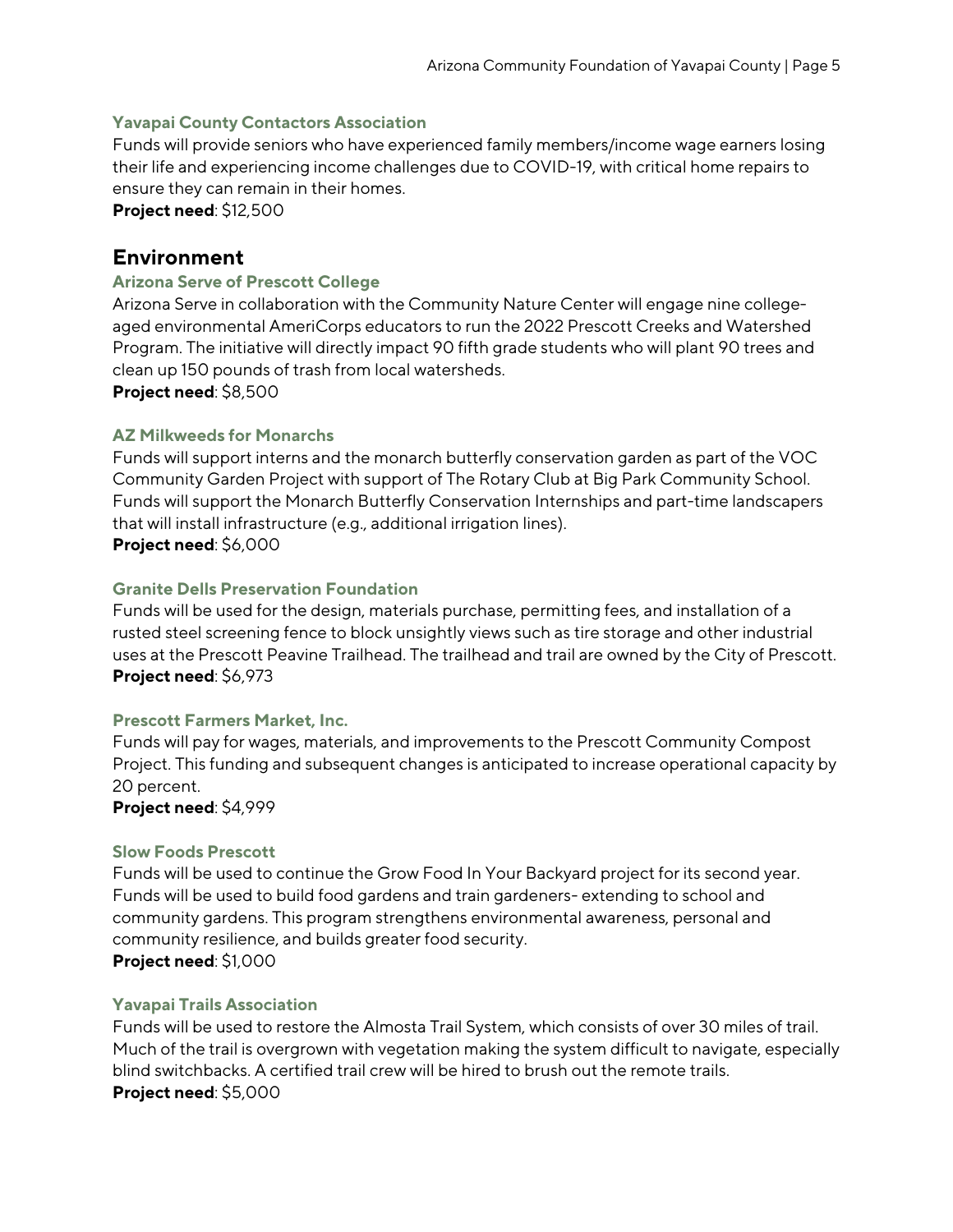# **Food Insecurity**

#### **Bread of Life Missions**

Funds will provide breakfast and lunch for 150 children each week through the summer. Additionally, funds will support summer classes to teach older children (ages 12+) how to prepare nutritious meals on their own, with food they can get from a food bank. Lastly, funds will support a hosted class on youth community garden to teach self-sufficiency. **Project need**: \$10,000

#### **Emmanuel Lutheran Church**

Funds will be used to purchase food and supplies to prepare meals. The church serves two meals a month on the second and fourth Friday, and have been shopping, prepping, cooking and serving between 135 and 150 folks each meal.

**Project need**: \$3,500

#### **Old Town Mission**

Funds will assist with the costs of purchasing necessary supplies and the operational expenses of the most recent addition of the Mid-Week Market & Meal. They will also assist with expanding community meals and implementing a Monday Evening Dinner and opening the new resource for families in need named, "The KID'S Shop".

**Project need**: \$7,500

#### **Prescott Community Cupboard Food Bank, Inc.**

Funds will allow PCCFB, Inc. to add evenings and Saturday hours, which will allow the working poor to access the food bank. Funds will purchase a Refrigerated Merchandiser to store additional produce, and dairy. Funds will also purchase more food for distribution to Yavapai County residents experiencing food insecurity. **Project need**: \$5,000

### **Healthcare**

#### **Arizona SonShine**

To serve those who, for whatever reason, are unable to access medical, dental, and vision services through traditional channels. No questions are asked, no means test required. The goal is to serve the needs which are before the organization with as little red tape as possible, and thereby, improving their health outcomes, and ultimately their lives. **Project need**: \$7,200

#### **Ronald McDonald House Charities**

Funds will provide nights of rest to many children and their caregivers from Yavapai County during their child's health crisis. In many cases, these families might otherwise be forced to sleep in their cars, curl up in a chair beside their child's hospital bed, or incur costly hotel and meal expenses.

**Project need**: \$2,507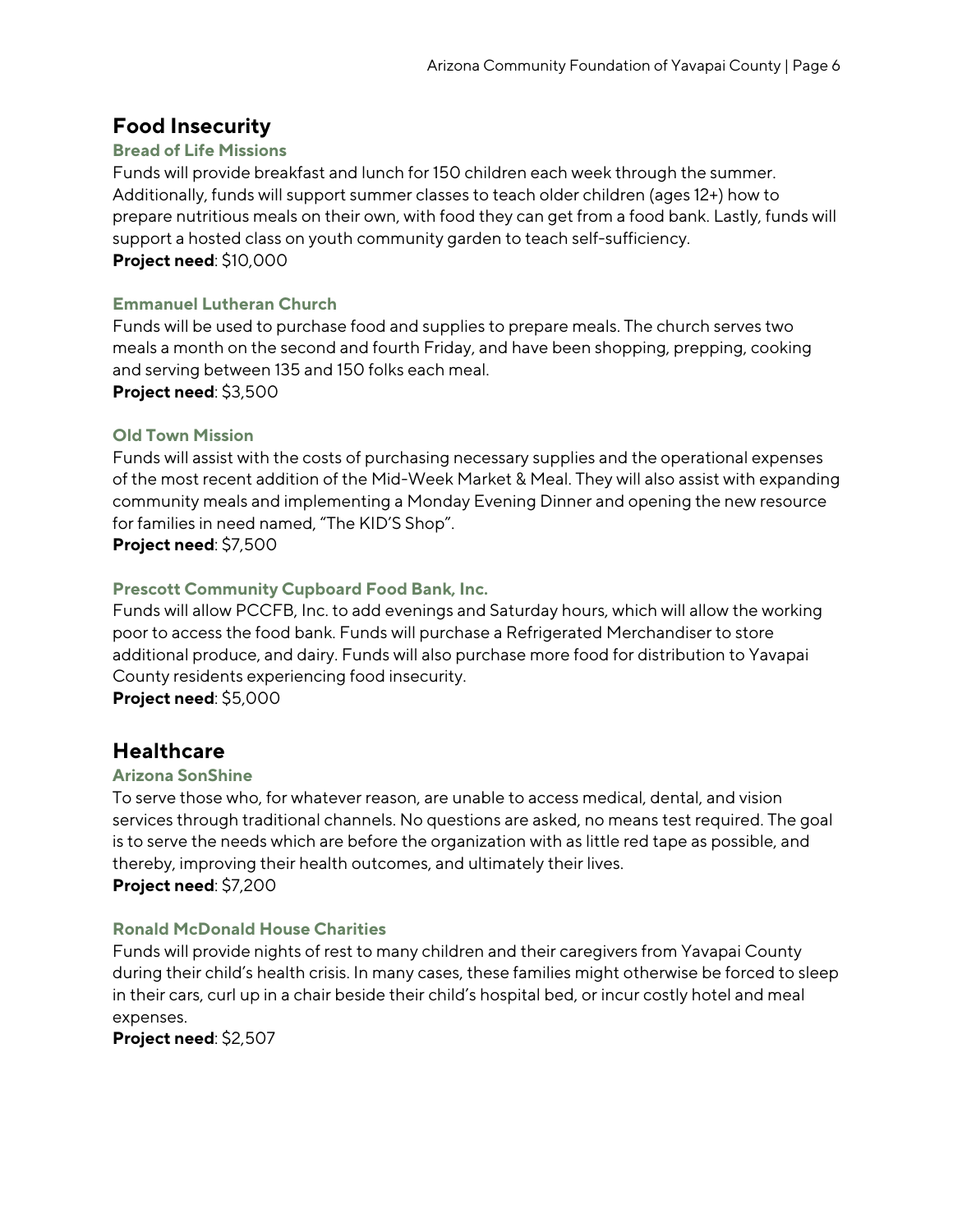## **Housing and Homelessness**

#### **Another Journey**

Funds will purchase necessary items to help further resource residents through mentorship and reliable respite caretakers. They would like to be able to continue to hire respite caretakers for the home, as well as provide a small budget for mentors to take residents out and provide a transportation fund for residents.

**Project need**: \$3,275

#### **Coalition for Compassion and Justice**

Funds will support the newest project, Paloma Village. A four-acre, 25-unit manufactured mobile home park with a community center and park, all built in five phases. Rental rates for homes would be less than fair market rate (\$500-950/month) and would serve as low-income housing to working class individuals and families.

**Project need**: \$2,000

#### **Prescott Area Habitat for Humanity**

Funds will go toward building supplies, materials, and construction costs for the house located at 5101 E. Saphire Drive in Diamond Valley. The revenue generated by the ReStore (thrift store) covers all operating expenses, making sure all grants and donations go directly to building homes.

**Project need**: \$2,000

#### **Prescott Area Shelter Services**

Funds will assist with transitional housing case management hours, repairs and updates in the transitional house, and staff hours for the Children's Program. **Project need**: \$4,000

#### **Sedona Area Homeless Alliance**

Funds will support Project CODE BLUE, an emergency evening shelter, which is active during the cold season on the nights when temperatures drop to freezing. Motel rooms are rented for our most vulnerable in Yavapai County.

**Project need**: \$5,000

#### **Verde Valley Homeless Coalition**

Funds will be used to provide breakfast and dinner to those utilizing the overnight shelter. Beginning Oct. 6, 2021, VVHC has been open overnight, seven days a week. During the month of January 2022, VVHC averaged 17 overnight unsheltered. **Project need**: \$4,000

### **Mental Health/Substance Abuse**

#### **Family Involvement Center**

The Prescott Valley office will purchase two, eight-person passenger vans to transport children/youth from their homes to: The office for services, appointments and outings, and other destinations as needed. Currently, staff are transporting clients in their own vehicles, limiting the number served and entailing a number of other challenges.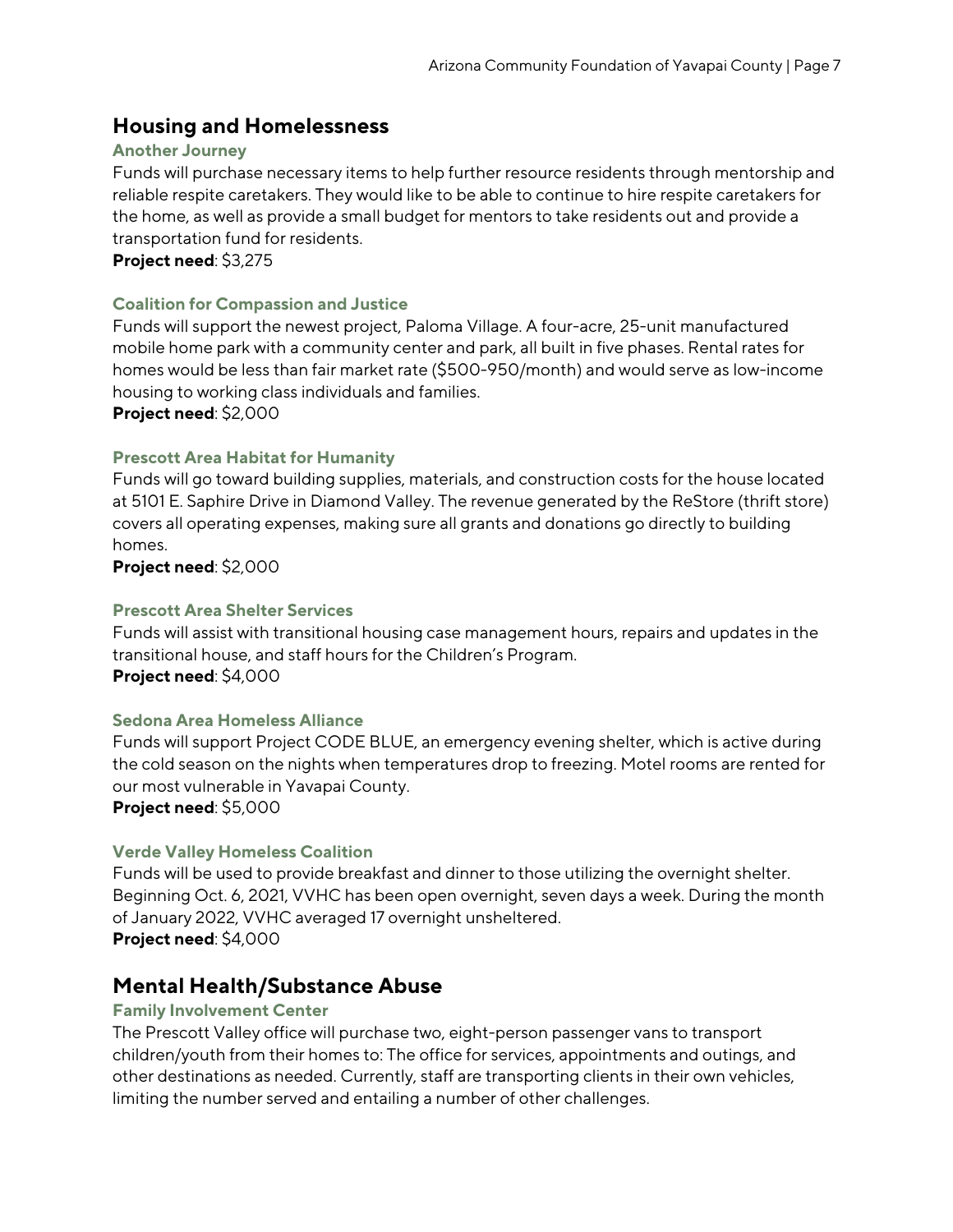#### **Project need**: \$3,000

#### **Steps to Recovery Homes**

Funds will support a new Intensive Outpatient Program (IOP) designed to address substance use and other co-occurring disorders. This is done by streamlining intake processes and providing considerate, personalized health and support services to diverse adults ages 18-65 in communities who are struggling with drug, alcohol, and/or mental health recovery. **Project need**: \$12,506

# **Social Services**

#### **Arizona's Children Association**

Funds will provide emergency assistance to current and former foster youth in the process of transitioning to adulthood. Funds will be used to address the immediate needs of those experiencing hardship and help them avoid an impending crisis that could leave them unstable, without critical resources, displaced, or homeless.

**Project need**: \$2,500

#### **Hope Women's Center**

Funds will go toward renovating the center by reconfiguring walls and current space for additional rooms to be used for client programs, classes, mentoring, etc. **Project need**: \$10,000

#### **People Who Care**

Funds will be used for general program expenses and program implementation. This includes salary and wages for staff, volunteer insurance, office supplies, utilities and rent, and volunteer recruitment. This allows them to continue to organize volunteers, monitor clients' needs and concerns, and attend to day-to-day needs of the organization. **Project need**: \$5,000

#### **Prevent Child Abuse Arizona**

Funds will increase the capacity of the Yavapai Family Advocacy Center to respond to heightened pandemic-related demand to serve victims of interpersonal violence. By supporting development and outreach efforts, these funds will strengthen the organization's ability to seek and secure expansion opportunities so more can be helped victims countywide. **Project need**: \$2,750

#### **Prism Network**

Formerly Greater Yavapai County Coalition, funds will be used to rebuild and rebrand the website, social media, and logo to better represent the community and mission statement. **Project need**: \$1,500

#### **Special Olympics Arizona**

Funds will provide the sports equipment, uniforms, and facilities that allow all to fully participate safely and confidently exceeding, while expectations with every victory. **Project need**: \$5,000